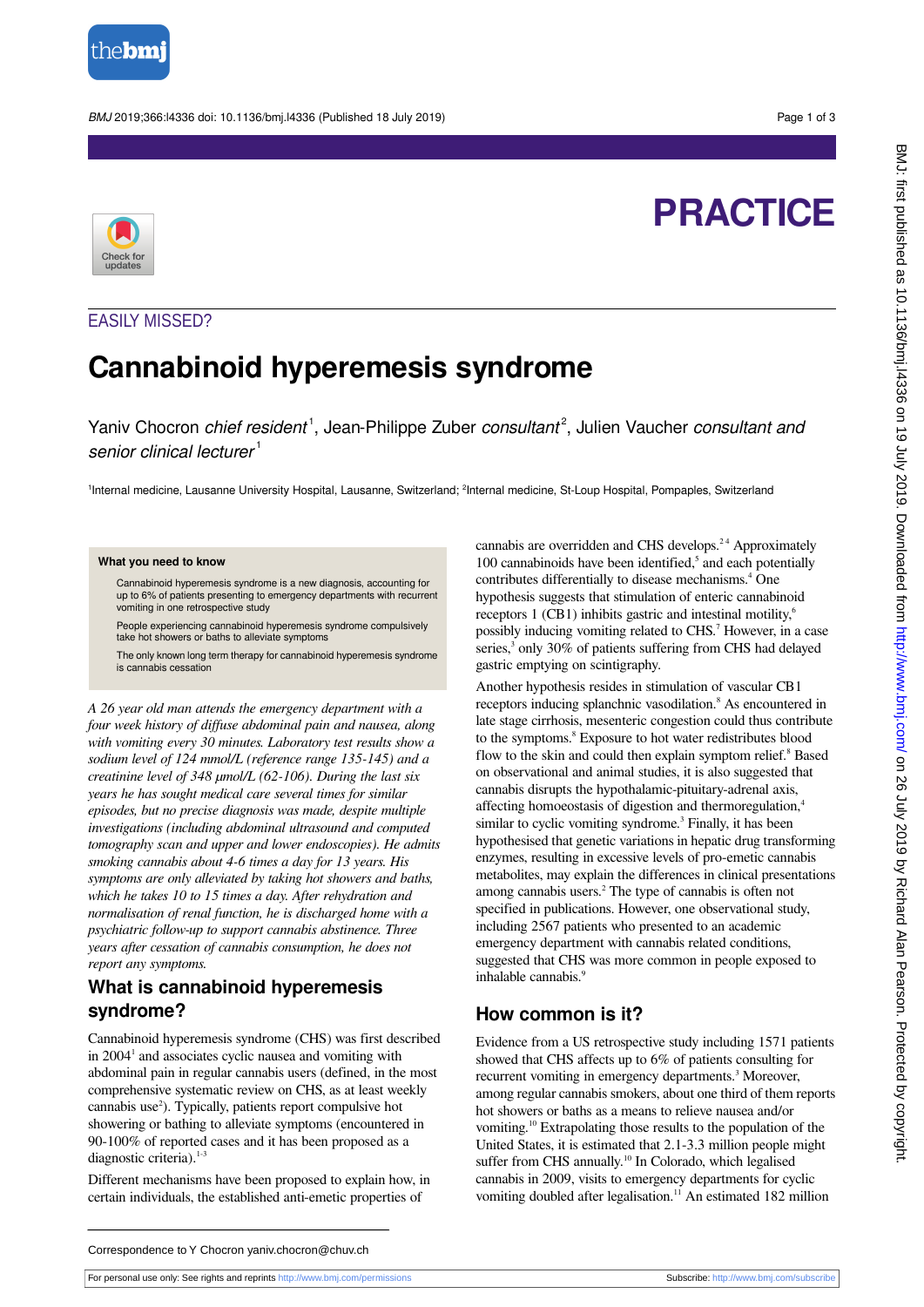people worldwide were cannabis consumers in 2013, increasing to 192 million in 2016,<sup>12 13</sup> therefore CHS may represent an important diagnosis to consider in any patient consulting for recurrent vomiting.

### **Why is it missed?**

In most cases, diagnosis is delayed.<sup>2 14-16</sup> In a small case series including eight patients, $14$  the average number of emergency department visits before diagnosis was 7.1. In a systematic review based on individual data of 211 patients, the mean delay between symptom onset and diagnosis was 4.1 years.<sup>2</sup> Literature on CHS is limited, preventing its recognition by many physicians.15-17 For instance, in a retrospective study examining charts of 494 patients visiting two emergency departments for vomiting or cyclic vomiting, a record of cannabis use was mentioned in only 19.4% of the cases, and the feature of symptoms alleviation by exposure to hot water was never documented.<sup>16</sup> Finally, cannabis is well known for its anti-emetic properties<sup>18</sup> (eg, in patients treated with chemotherapy), and any emesis related to its use may appear counterintuitive, further reducing identification of CHS.

## **Why does it matter?**

Delayed diagnosis prolongs suffering and is the cause of multiple hospital admissions and unnecessary expensive investigations, such as radiating imaging, endoscopies, and even exploratory laparoscopies.<sup>2 15 16 19</sup> CHS may portend serious complications such as acute renal failure, $20$  electrolyte disturbance, skin scalds,<sup>121</sup> or intestinal pseudo-obstruction.<sup>22</sup> Fatalities caused by CHS, probably associated with electrolyte disturbance and dehydration, have also been reported.<sup>23</sup> Besides health related conditions, CHS and consequent hot water use has been associated with high water bills and wastage.<sup>24</sup>

#### **How is it diagnosed?**

<span id="page-1-0"></span>The diagnosis relies on history. A systematic review by Sorensen et al.<sup>2</sup> identified the main characteristics of patients with CHS (**[box 1](#page-1-0)**). Most were regular users of cannabis presenting with severe cyclic nausea and vomiting.

# **Box 1: Main characteristics of patients with cannabinoid hyperemesis syndrome(adapted from Sorensen et al<sup>2</sup> )**

- **•** Severe nausea and vomiting that recurs in a cyclic pattern over months (100%)
- **•** Abdominal pain (85.1%)
- **•** At least weekly cannabis use (97.4%)
- **•** History of regular cannabis use for >1 year (74.8%)
- **•** Resolution of symptoms after cannabis cessation (96.8%)
- **•** Compulsive hot showers or baths with symptom relief (92.3%)
- **•** Age <50 at time of evaluation (100%)

Percentages express the frequency of the characteristics found in the systematic review by Sorensen et al (maximal  $n=227$ )<sup>2</sup>

Urine drug screening may be useful in patients with unexplained recurrent vomiting, especially if they report no cannabis use. No other paraclinical investigation is necessary to establish the diagnosis of CHS, but electrolytes and renal function analyses are required to assess any complication, especially in cases of severe vomiting. Any abnormality in the clinical examination or in blood tests (eg, in tests of hepatobiliary function) should prompt further investigation. Cyclic vomiting syndrome should be considered in people who do not use cannabis or in patients who experience no relief after cannabis cessation, especially if

vomiting onset is acute and duration of symptoms is less than one week.<sup>25</sup>

# **How is it managed?**

The only long term effective therapy is cannabis cessation, with complete and permanent resolution of symptoms within the first two weeks after cannabis weaning. Long term cessation may require a psychiatric follow-up and/or pharmacological interventions.15 26 In the acute phase, no evidence based management exists and care is essentially supportive with intravenous rehydration, especially in cases of acute renal failure and hyponatraemia. According to recent case series, $2728$ application of topical capsaicin on the abdomen may relieve symptoms in the acute phase. Capsaicin produces a heat sensation on the skin through activation of TRVP-1 receptors, which are known to interact with the endocannabinoid system, potentially explaining symptom relief.<sup>28</sup> Use of capsaicin cream is safe, inexpensive, and well tolerated.<sup>29</sup> Benzodiazepines have been proposed as a first line treatment in acute situations, based on their anti-emetic and, especially, anxiolytic effects.<sup>29 30</sup> Haloperidol and other antipsychotic drugs have also been successfully used in case reports.<sup>31,32</sup> These pharmacological approaches may be helpful in the acute phase to alleviate the gastrointestinal symptoms and pain, but they are not meant to become long term treatments as they themselves portend serious side effects and some may be addictive. Finally, most authors recommend avoiding opioids for pain relief, which can worsen

#### **Education into Practice**

• Do you know how many of your patients are regular users of cannabis? • How many times have you had a patient with unexplained abdominal pain and vomiting? Did you ask them if hot water relieved their symptoms? • What would you do differently before prescribing radiating imaging and/or endoscopies in patients with unexplained abdominal pain and vomiting?

#### **How patients were involved in the creation of this article**

The vignette in this article is fictitious. There was no direct patient involvement in the creation of this article.

Provenance and peer review: commissioned, based on an idea from the author.

**Competing interests**The BMJ has judged that there are no disqualifying financial ties to commercial companies. The authors declare the following other interests: none.

Further details of The BMJ policy on financial interests is here: https://www.bmj. com/about-bmj/resources-authors/forms-policies-and-checklists/declarationcompeting-interests

Patient consent not applicable.

- Allen JH, de Moore GM, Heddle R, Twartz JC. Cannabinoid hyperemesis: cyclical hyperemesis in association with chronic cannabis abuse. Gut 2004;53:1566-70. 10.1136/gut.2003.036350 15479672
- 2 Sorensen CJ, DeSanto K, Borgelt L, Phillips KT, Monte AA. Cannabinoid hyperemesis syndrome: diagnosis, pathophysiology, and treatment—a systematic review. *J Med Toxico.*<br>2017;13:71-87. 10.1007/s13181-016-0595-z 28000146
- 3 Simonetto DA, Oxentenko AS, Herman ML, Szostek JH. Cannabinoid hyperemesis: a case series of 98 patients. Mayo Clin Proc 2012;87:114-9. 10.1016/j.mayocp.2011.10.005 22305024
- lacopetti CL, Packer CD. Cannabinoid hyperemesis syndrome: a case report and review of pathophysiology. Clin Med Res 2014;12:65-7. 10.3121/cmr.2013.1179 24667219
- 5 Pertwee R. Handbook of Cannabis. Oxford University Press, 201410.1093/acprof:oso/9780199662685.001.0001 .
- 6 Camilleri M. Cannabinoids and gastrointestinal motility: pharmacology, clinical effects, and potential therapeutics in humans. Neurogastroenterol Motil 2018;30:e13370. 10.1111/nmo.13370 29745439
- 7 Chang YH, Windish DM. Cannabinoid hyperemesis relieved by compulsive bathing. Mayo Clin Proc 2009;84:76-8. 10.4065/84.1.76 19121257

the nausea. $2^{29}$